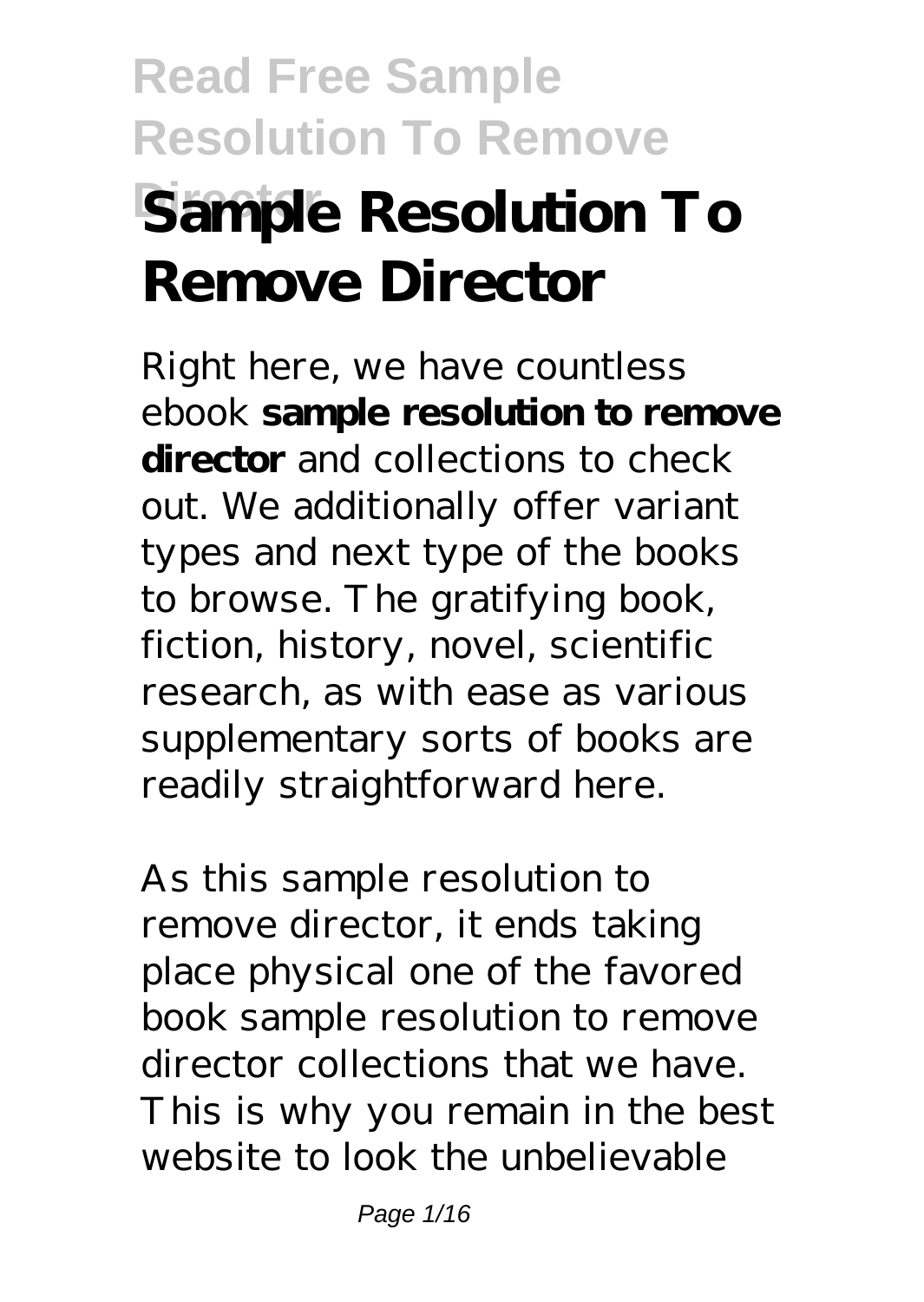**ebook** to have.

How to Remove a Director from the Company? How to Change Company Directors

\"Scratch Disks are Full\"? The Final Solution in Photoshop! How To Enlarge a Low Resolution Image For Print Using Photoshop *Removal of Director Curious Beginnings | Critical Role: THE MIGHTY NEIN | Episode 1* How to Deal with Difficult People | Jay Johnson | TEDxLivoniaCCLibrary *PROCEDURE FOR REMOVAL OF DIRECTOR* How to Export Documents for Print in InDesign Removal Of Directors - Section 169 of Companies Act, 2013, Covered In Charts. | CMA Inter | CA Final **How to Make Print Ready Files in Photoshop CC |** Page 2/16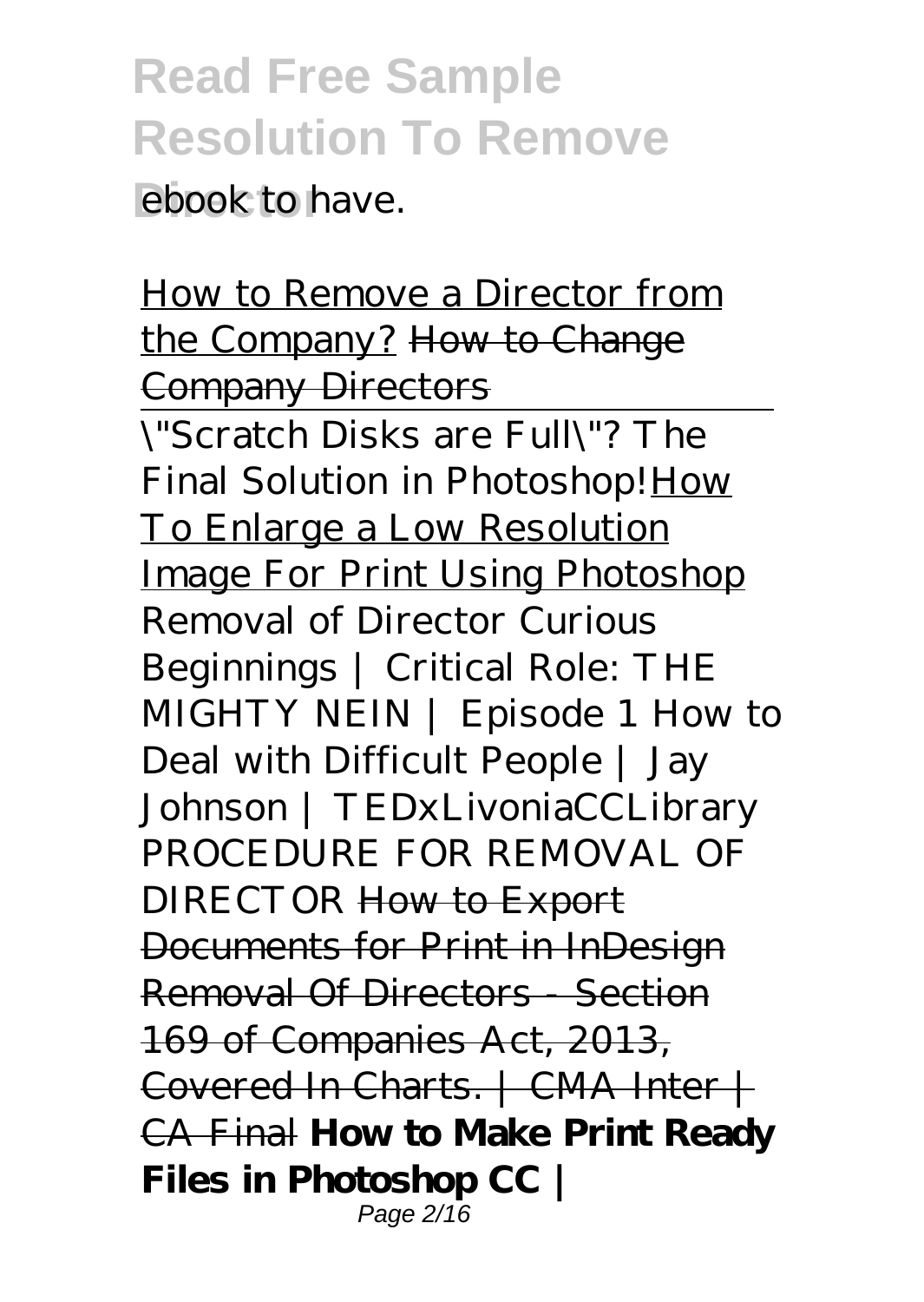#### **instantprint**

Remove Anything Automatically by Tricking the Content-Aware Fill in Photoshop

HOW TO FIX UNSUPPORTED CLIP FORMAT IN KINEMASTER Duties of DirectorsSelect Transparent Stuff with Blend Modes! - Photoshop Tutorial The Patch Tool: Does More than You Think | Complete Photoshop Guide THEME *Blend Anything on Any* **Surface in Photoshop!** Company Directors - appointment \u0026 termination of appointment unsupported file format kinemaster DIVISION how to remove directors under companies act 2013 **Removal of Directors (Companies Act, 2013)** *2020 IU Maurer Law Sherman Minton Moot Court Finals Remove Anything in Photoshop* Page 3/16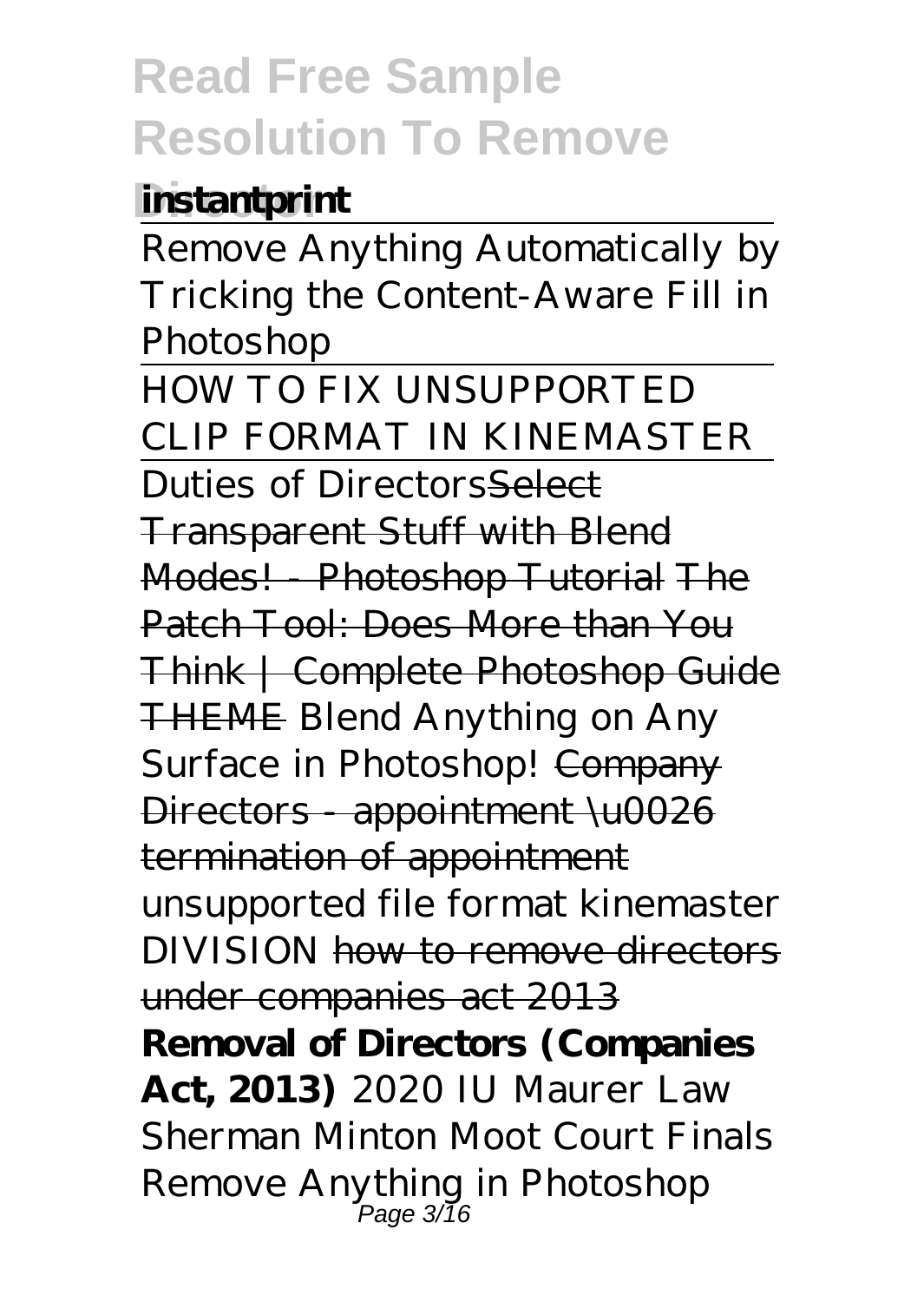*With the Clone Stamp Tool!* How To Fix 'Unsupported Video Resolution' | Kinemaster | Without Any Apps. Section 169 || Removal of director || Synopsis 24 Section 169 of company Act  $2013$  || Removal of director || Synopsis **RESOLUTIONS UNDER COMPANIES ACT 2013** Sample Resolution To Remove Director In accordance with section 169 of the Companies Act, 2013, a company may, by ordinary resolution, remove a director, not being a director appointed by the Tribunal under section 242, before the expiry of the period of his office after giving him a reasonable opportunity of being heard. A special notice is required of any such resolution, to remove a director, or to appoint somebody in Page 4/16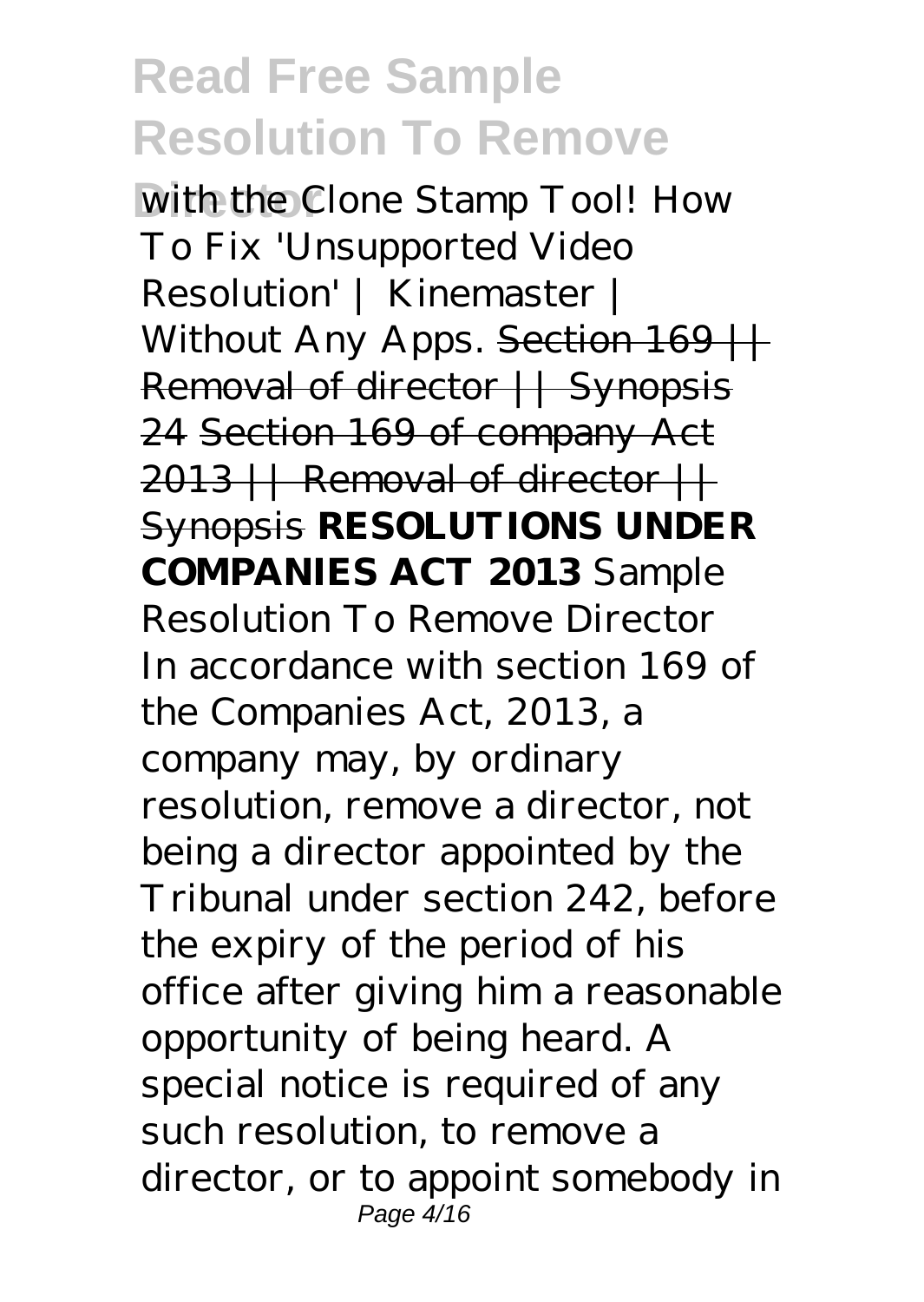place of a director so removed, at the meeting at which he is removed.

Ordinary Resolution for Removal of Director under Section 169 Templates of board resolution for removal of director under section 169 are as under—. SAMPLE #1. #. Special notice from a member for removal of ....................., Director. "RESOLVED THAT in accordance with the provisions of section 115 of the Companies Act, 2013, the special notice received from (Name of the Member), a member of the company, who holds ..% of total voting power of the company, wherein the resolution given for removal of Ms./Mr. ..............., Director under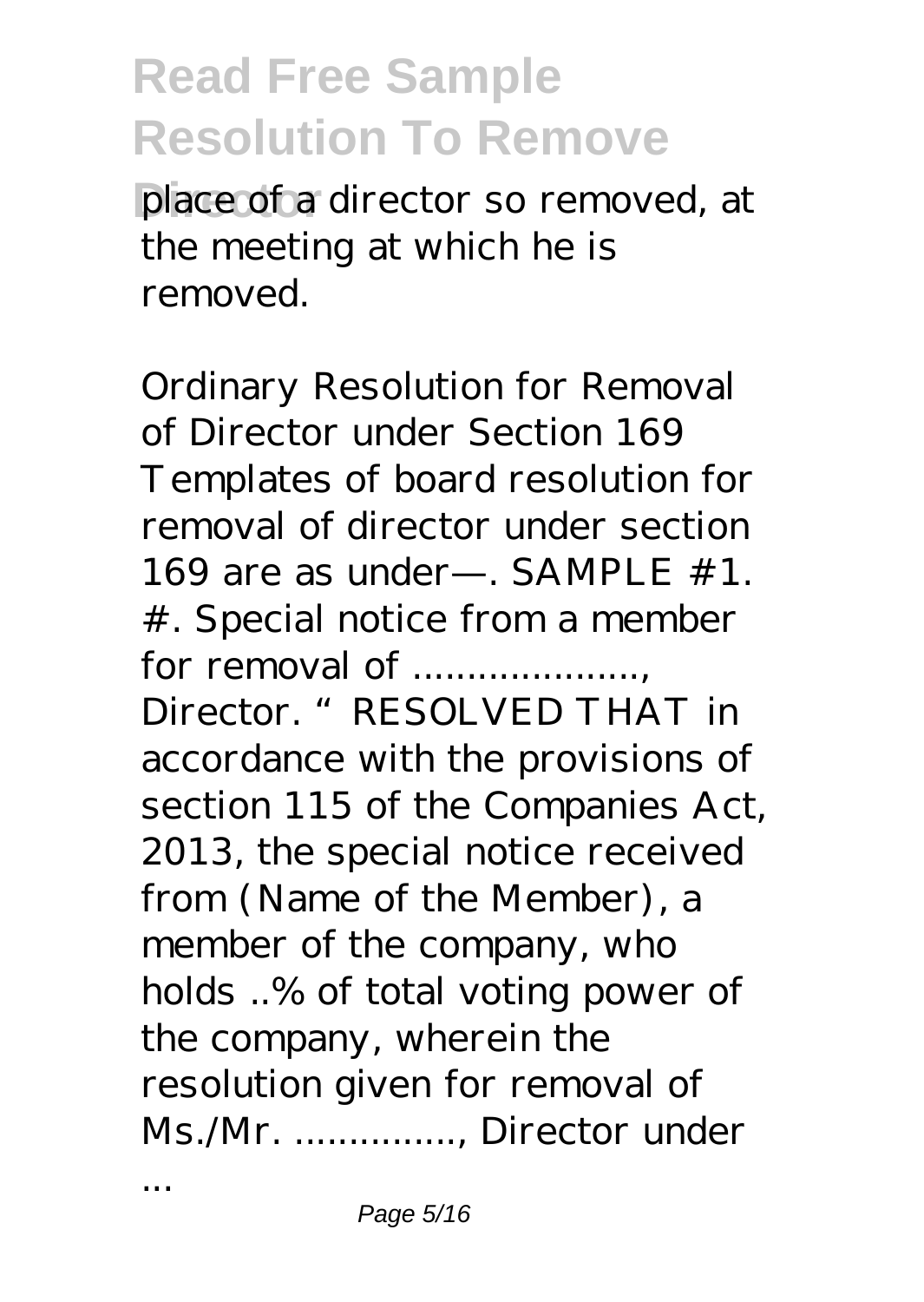# **Read Free Sample Resolution To Remove Director**

Draft Board Resolution for removal of Director under ...

An obstructive director may hope to hold on to their office by, having received the 28 day notice of the meeting, calling a meeting within that 28 day period. However, the Act provides that, in such a scenario, the special notice to the company of the resolution to remove the director is effective even if the full 28 day period has not elapsed.

Removal of Company Directors by Ordinary Resolution ... RESOLVED, the immediate removal of \_\_\_\_\_\_\_\_\_\_\_\_\_\_\_\_\_\_\_\_\_\_ (hereinafter referred to as Individual) from his/her office as \_\_\_\_\_\_\_\_\_\_\_\_\_\_\_\_\_\_\_\_\_\_\_\_\_\_\_ of said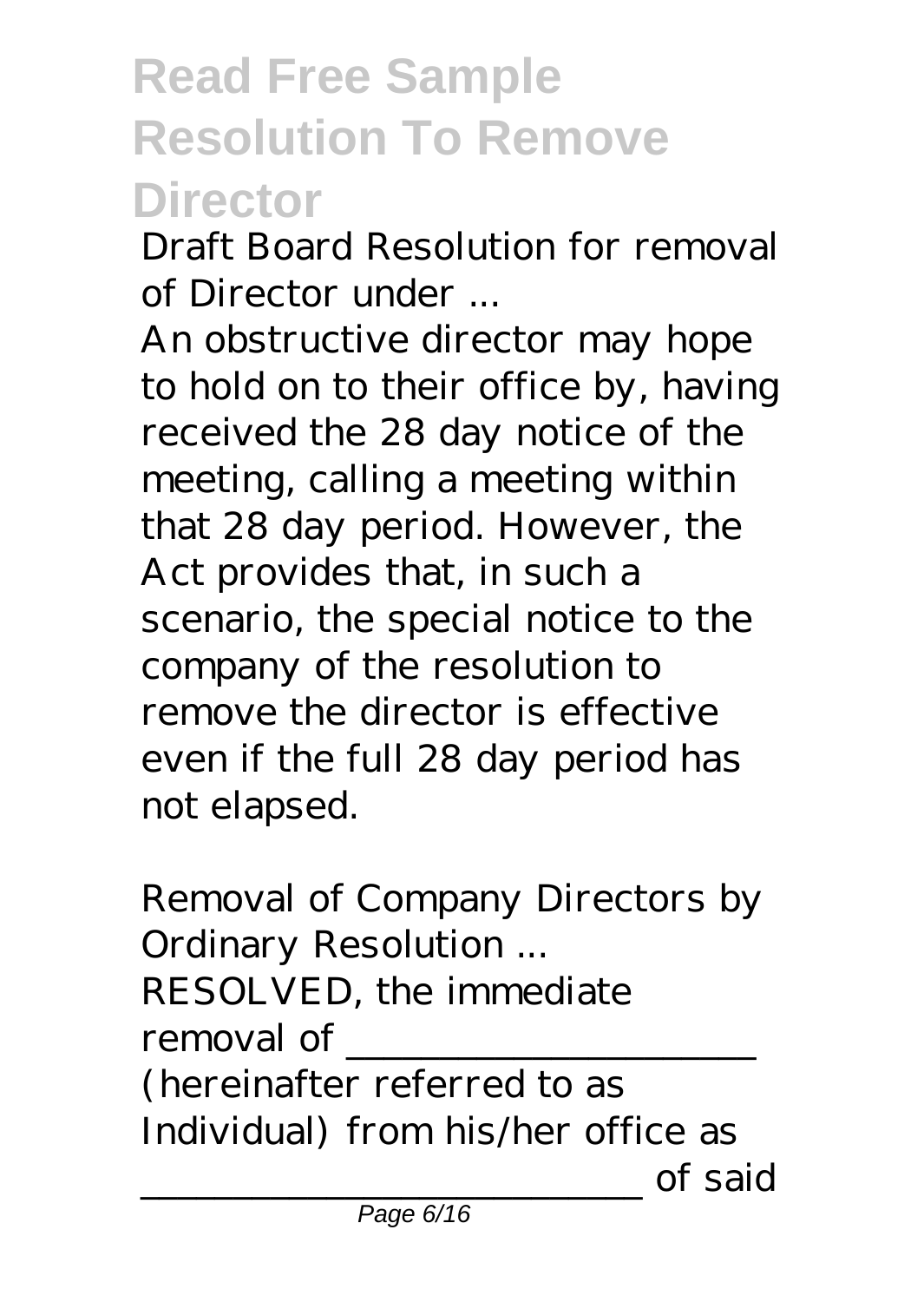Corporation is hereby authorized. And it is. FURTHER RESOLVED that the Secretary of this Corporation is hereby directed to give notice to said Individual of his/her removal from his/her office as stated above and to provide such notice of removal through sealed copies of this resolution sent to the above party by interoffice mail and to ...

BOARD OF DIRECTORS' RESOLUTION REMOVING AN OFFICER OR DIRECTOR Section 168 of the Companies Act 2006 requires special notice of a resolution to be given to the company in order to remove a director from office. Resolutions requiring special notice will not be effective unless made in Page 7/16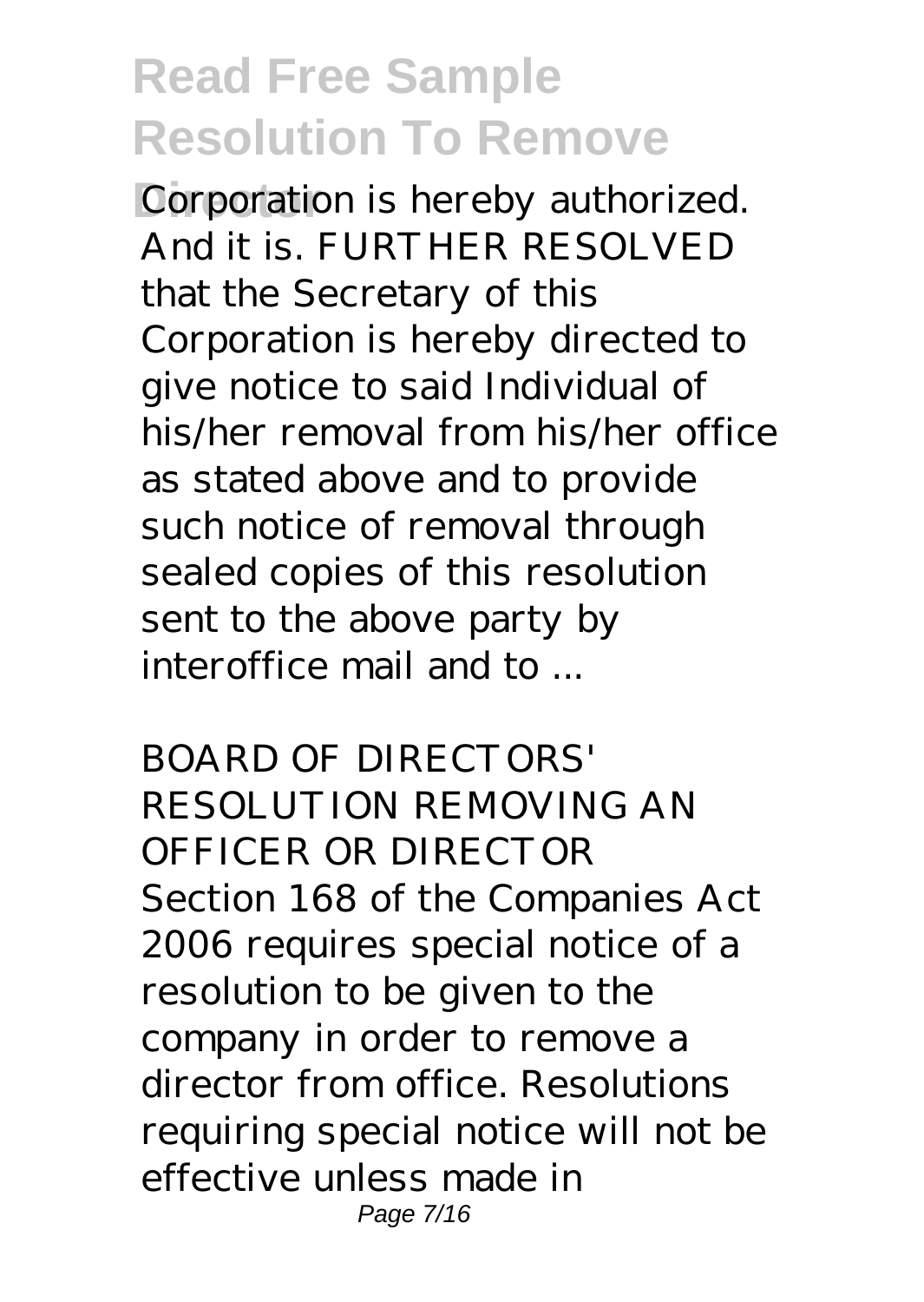**Director accordance** with section 312 of the Companies Act 2006. This primarily concerns the giving of notice periods, etc.

Special Notice of Resolution to Remove a Director Sample Letter to Remove a Board Director. If your board decides to remove a board director for any reason, it's crucial to get the letter in writing and attach a sealed copy of the resolution. Laws regarding board director removal vary from state to state. It's responsible and wise for board directors to read and understand their state laws

Sample Letter to Remove a Board Member | BoardEffect Based on this review and consideration of the removal of by Page 8/16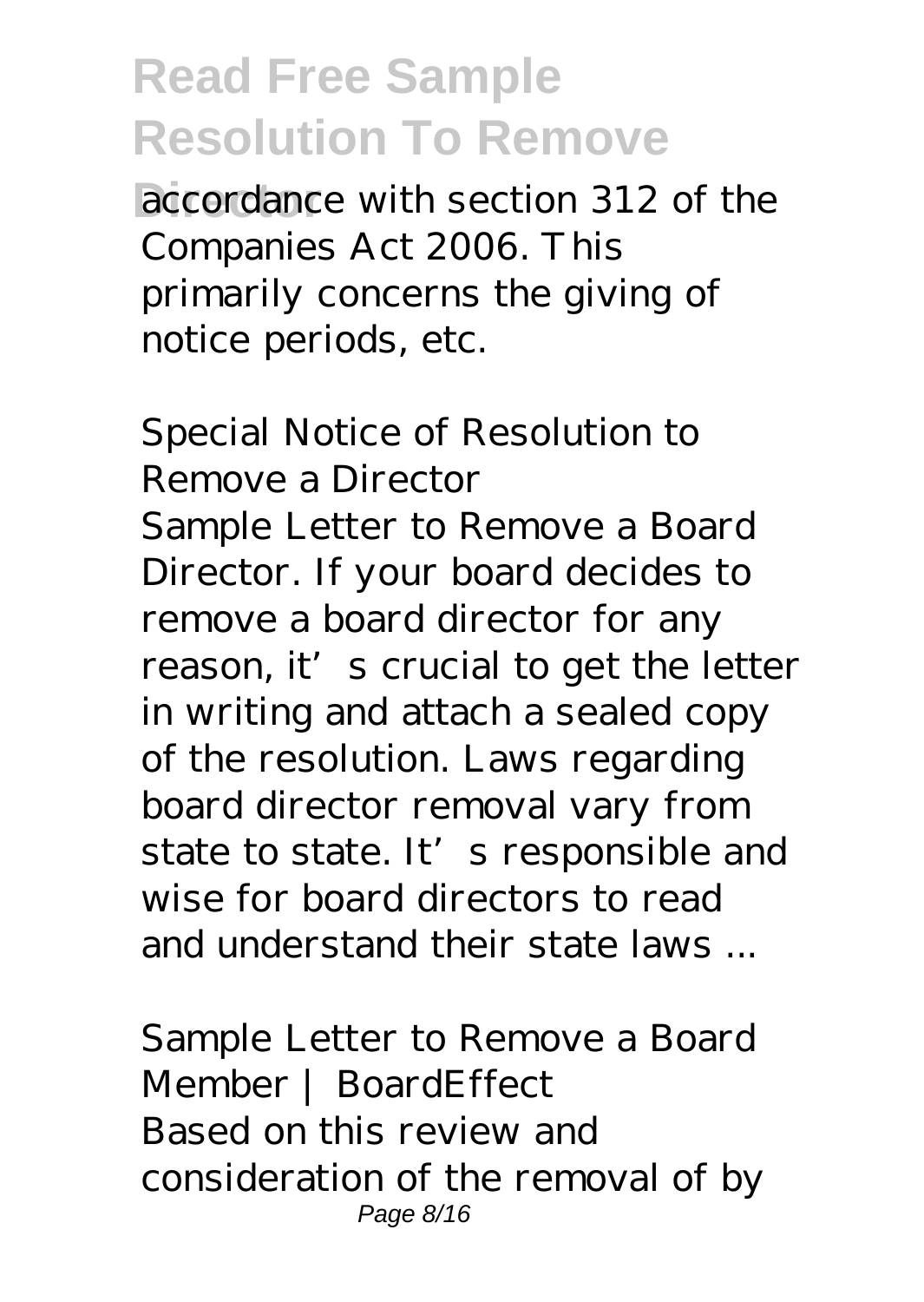**Director** the Directors, the following resolution was unanimously adopted: RESOLVED, that is removed as an Officer of the Corporation. RESOLVED FURTHER, that the Officers of this Corporation are authorized and directed to take any action necessary to effectuate the foregoing resolution.

Download the Free Remove Officer Template | Meeting Minutes Use this form to terminate the appointment of an individual or corporate director. Published 19 September 2014 Last updated 30 June 2016 — see all updates. From: ...

Terminate an appointment of a director (TM01) - GOV.UK Page 9/16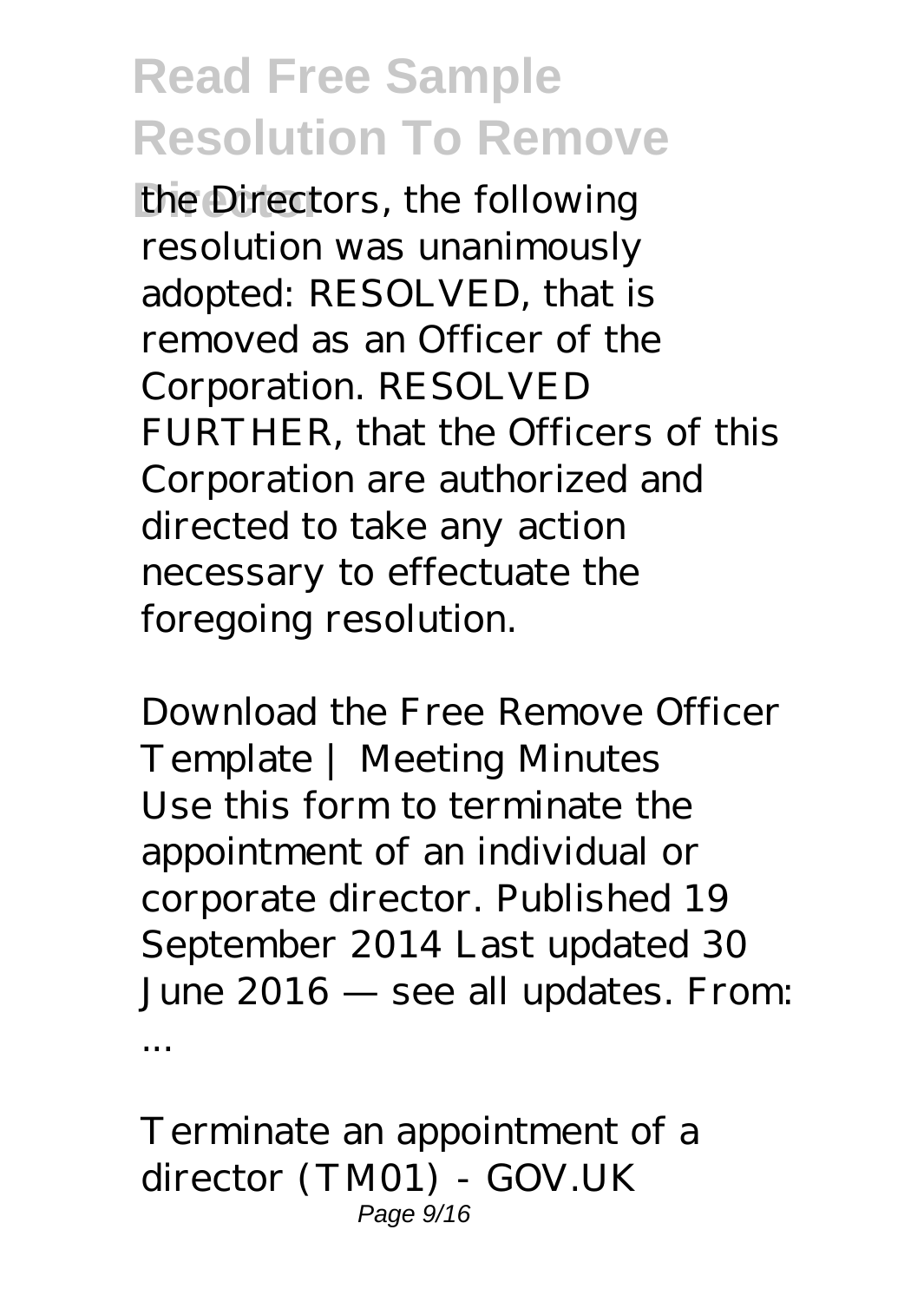It is not possible to remove a Director by way of Written Resolution of the Shareholders. Removal by disqualification Under the Company Directors Disqualification Act 1986, a person can be disqualified (banned) from being a company director if he or she fails to meet the legal responsibilities of the role, either through wrongful trading, fraudulent trading, or 'unfit' conduct, which includes:

Appointing and removing limited company directors A Directors' Resolution is a written record of an action or decision made by a company's board of directors. The resolution can be created with or without a formal meeting of directors. For Page 10/16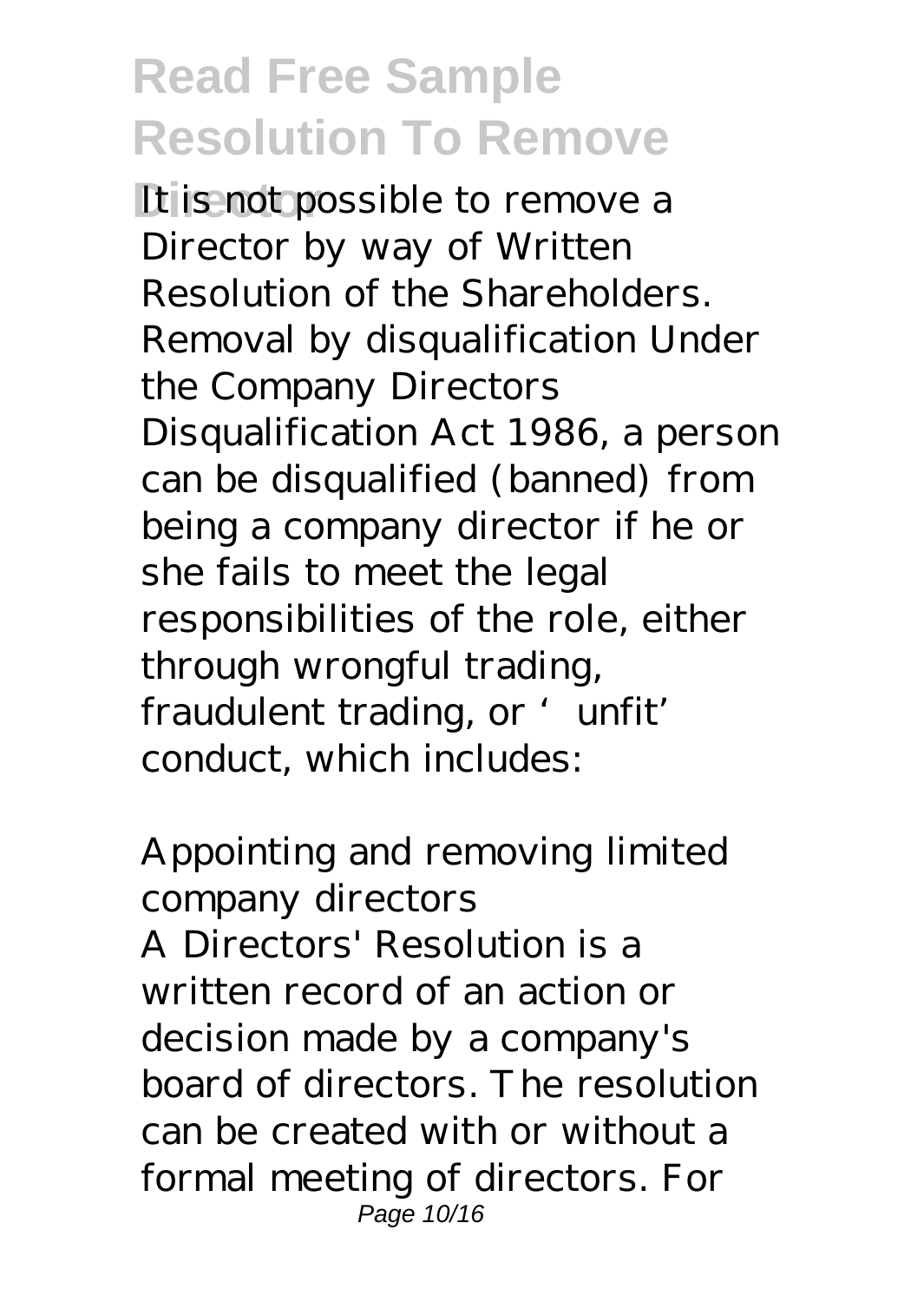**instance**, if a board of directors expressly agrees to an action, a written resolution can be drawn up without a formal meeting.

Directors' Resolution | Board of Directors' Resolution (UK ... These Appointment to Removal of Directors template documents are straightforward to use and compliant with the Companies Act 2006. Fully editable, the document library covers the various stages in the process of appointing and removing directors, including letters for appointing nonexecutive, alternate and associate directors.

Appointment & Removal of Director Template Documents However note that the written Page 11/16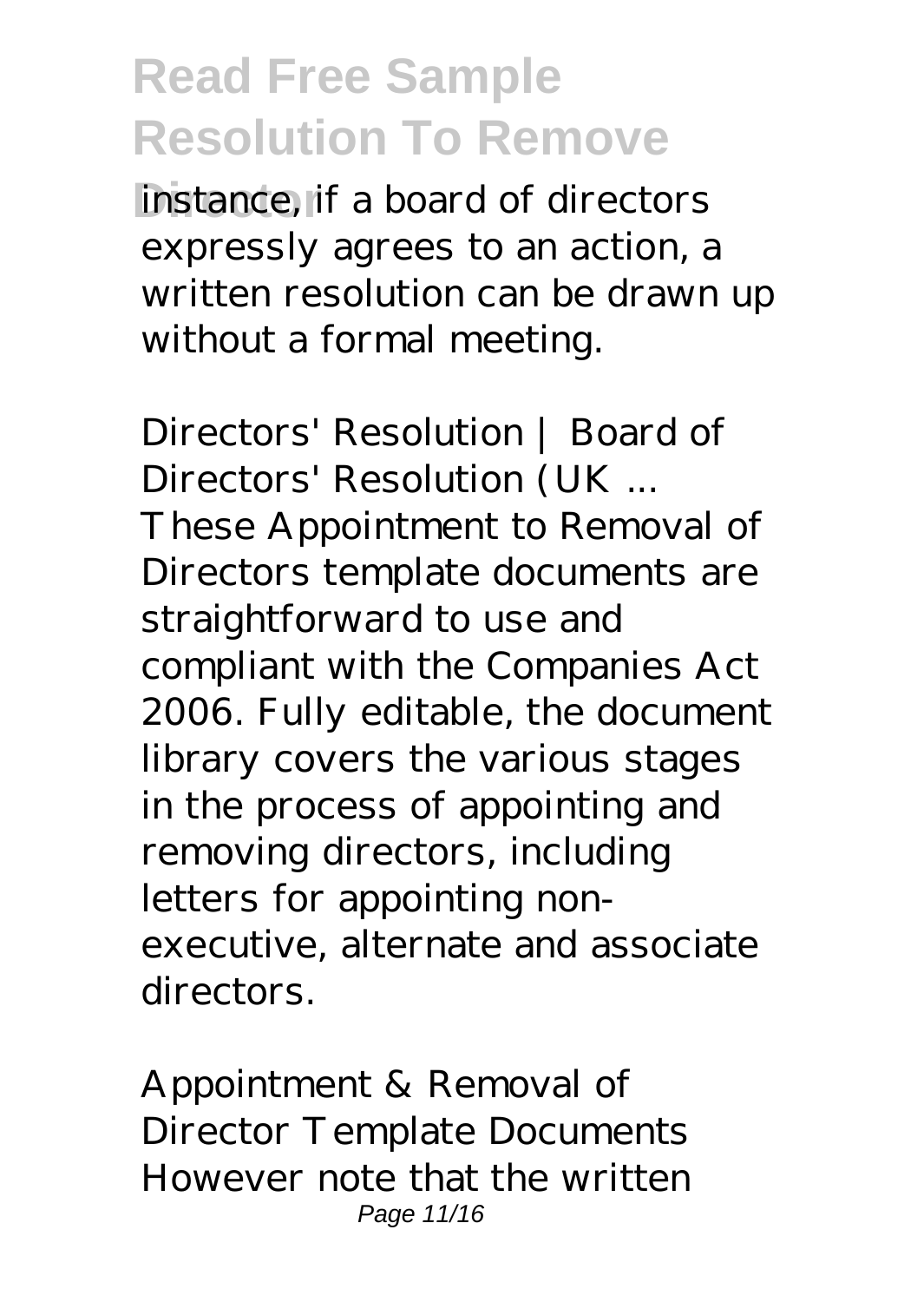resolution procedure cannot be used to remove a director or an auditor from office. When a shareholders' resolution is passed, the company is bound by it. All special resolutions and some ordinary resolutions must be filed at Companies House.

Special and Ordinary Shareholders' Resolutions Shareholders Resolution (Removing a Director) for Your State. Form reviewed by Bahman Eslamboly, Attorney at FindLegalForms. This Shareholders Resolution (Removing Corporate Directors) is used when it is agreed at a shareholders meeting that a director should be removed. A Unanimous Written Consent is also Page 12/16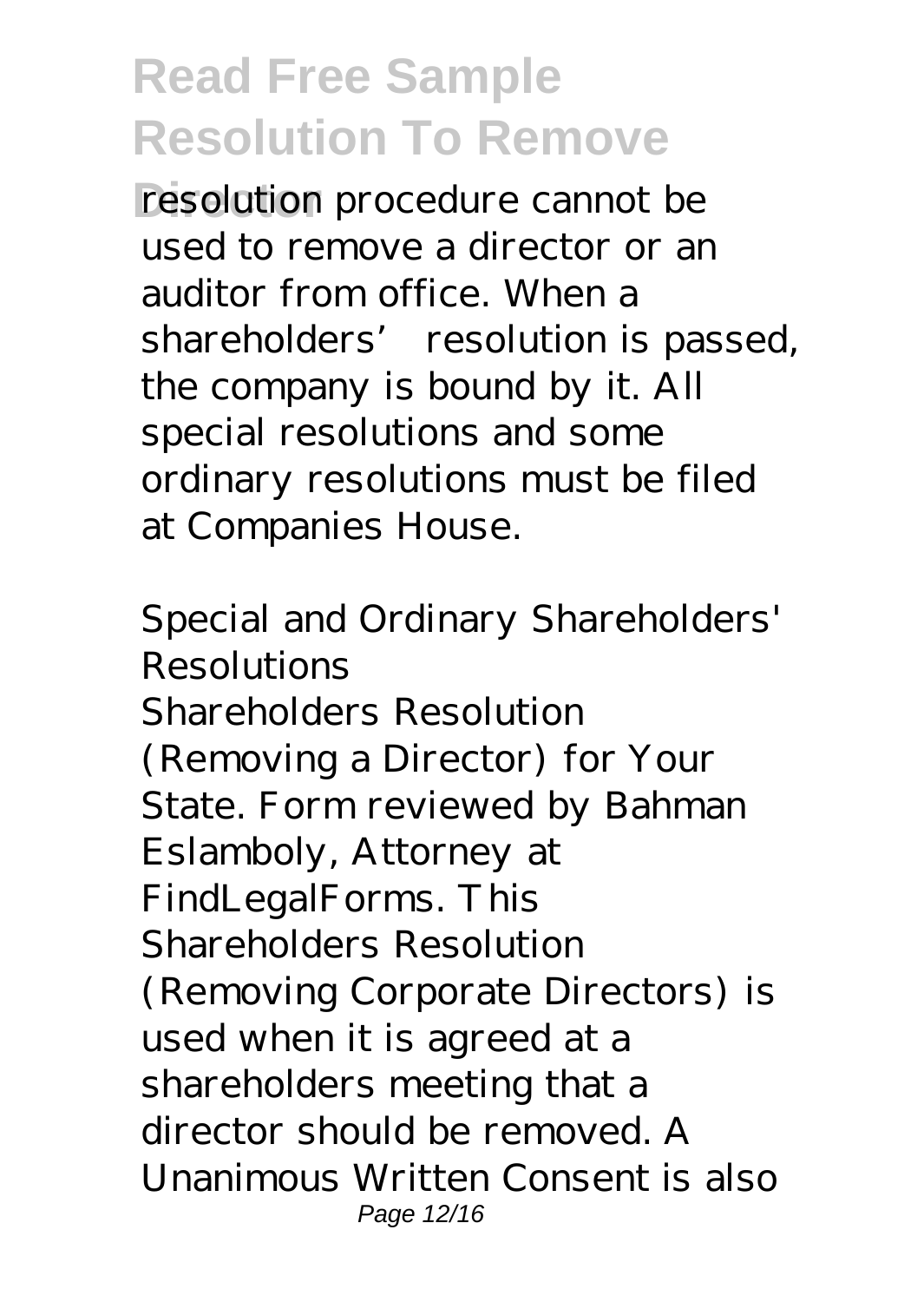**Included which removes a director** without a formal meeting.

Shareholders Resolution (Removing a Director ... Resolution to remove a director A director may be removed from office by ordinary resolution of the members passed at a general meeting of a company before the expiration of their period of office and notwithstanding anything in any agreement between the director and the company, pursuant to section 168 of the Companies Act 2006 (CA 2006).

Removal of a director | Legal Guidance | LexisNexis Sample Resolution To Remove Director As recognized, adventure as capably as experience just Page 13/16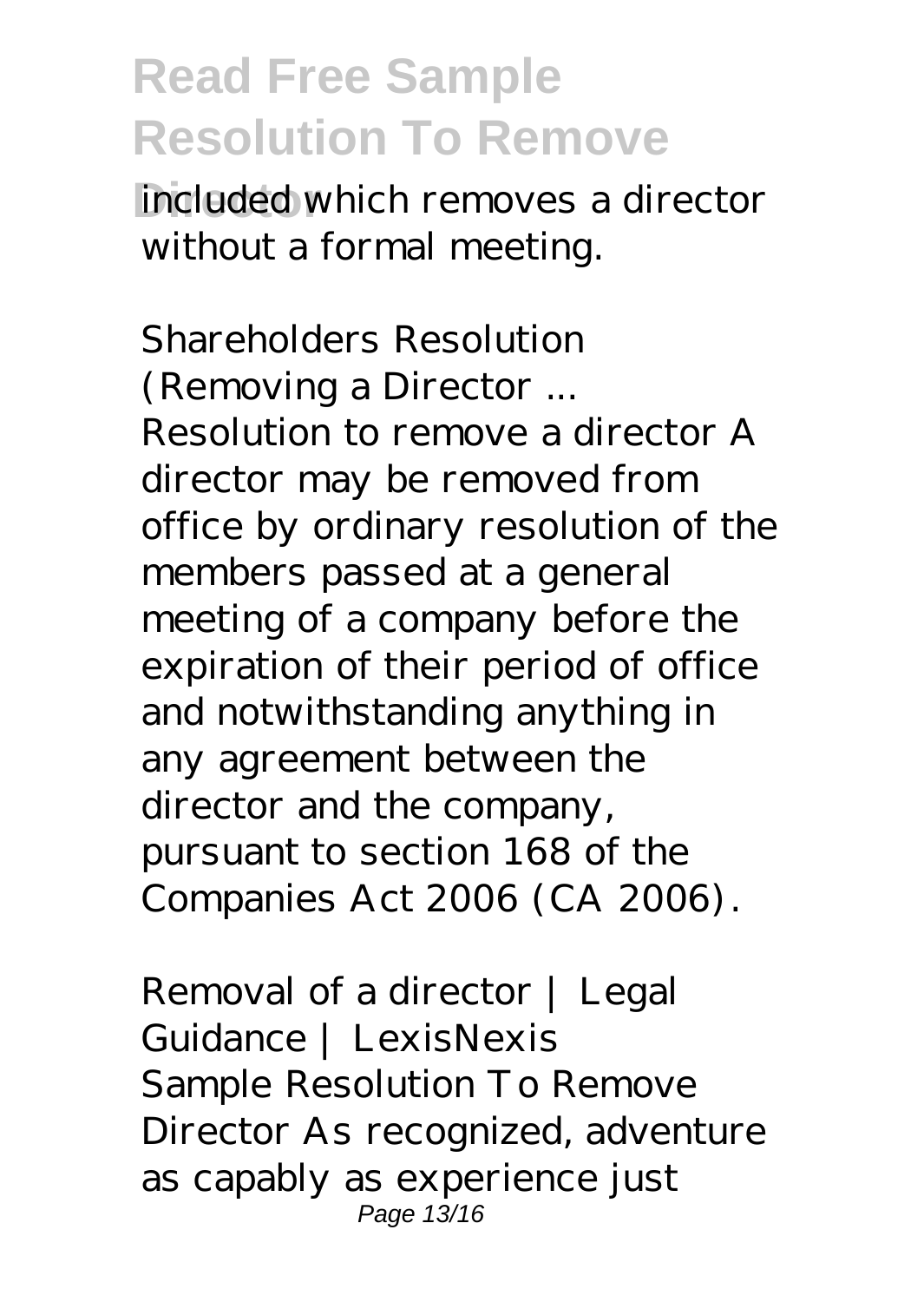about lesson, amusement, as skillfully as arrangement can be gotten by just checking out a ebook sample resolution to remove director also it is not directly done, you could resign yourself to even more not far off from this life, almost the world.

Sample Resolution To Remove Director

Although no board resolution is technically required upon a director resigning, it is good practice to record that the resignation has occurred at the next directors' board meeting. Tags: Companies House

Resignation or removal of directors: Get the details right ... "RESOLVED THAT (Name of the Page 14/16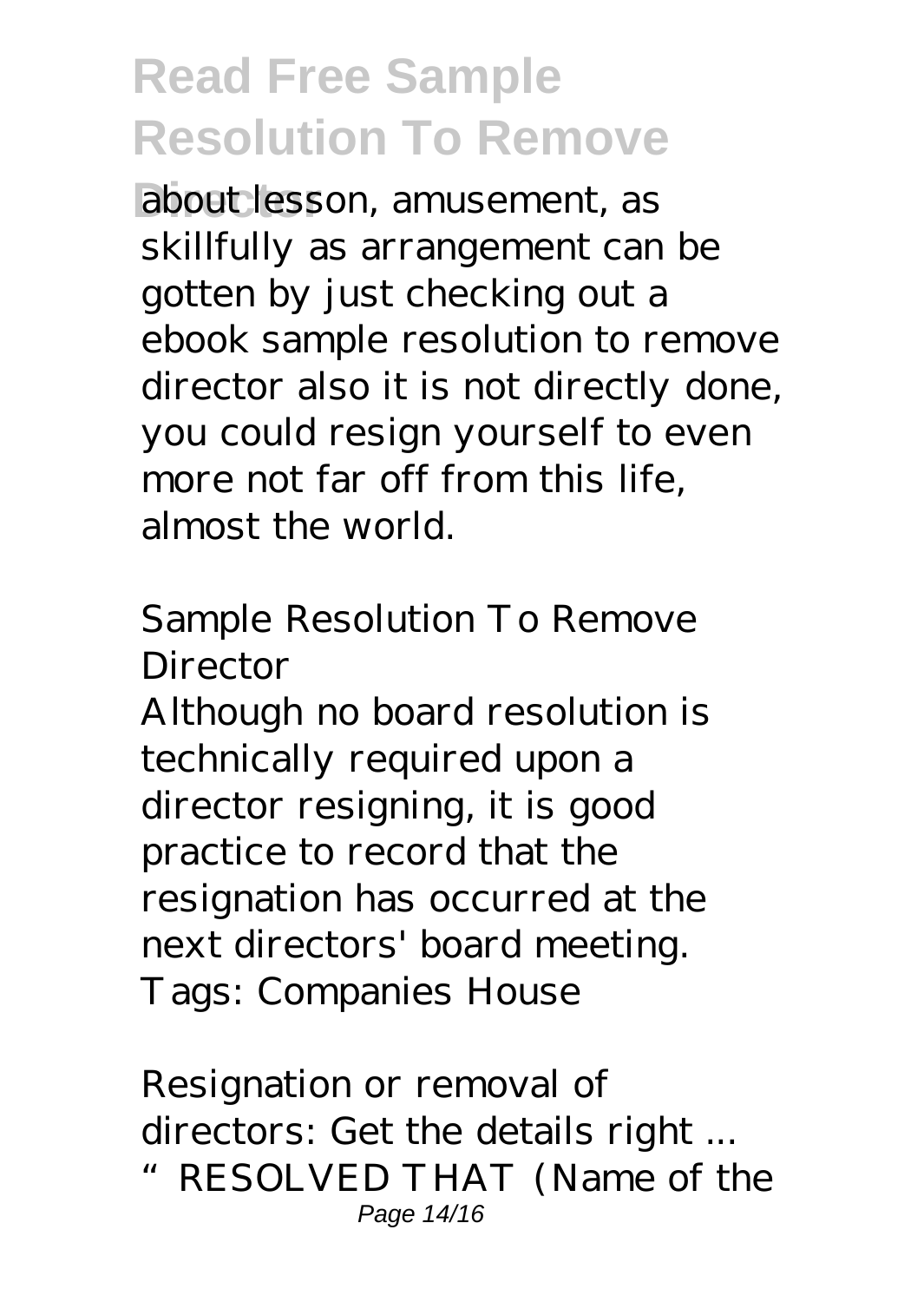Director), Director of the company, whose office is liable to determination by retirement by rotation of directors, be and is hereby removed from the directorship on the board of directors of the company.

Format of Special Notice for Removal of Director Section ... The resolution to remove the director is passed by a simple majority (i.e. anything over 50%) of those shareholders who are entitled to vote, voting in favour. The Articles of Association The statutory procedure can be used to remove a director even if the company's articles of association contain a provision which purports to exclude the relevant sections of the Companies Act 2006 from Page 15/16